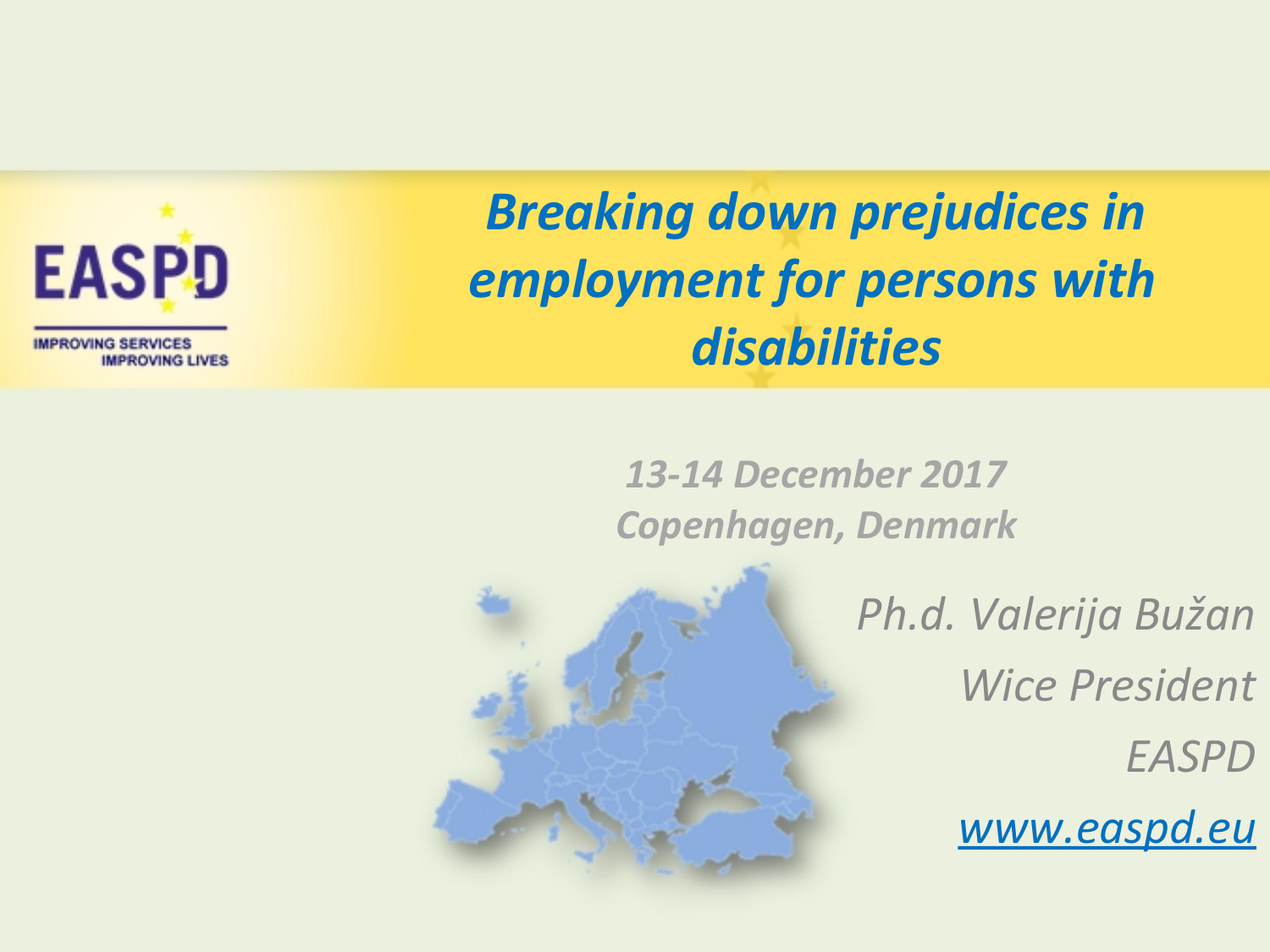

**PROVING SERVICES IMPROVING LIVES** 







- Nonprofit NGO in the disability sector, established in 1996, representing over 15,000 support services for persons with disabilities in Europe
- EASPD plays a **key role at European level** as a representative of disability service providers, working for an inclusive Europe and the full implementation of **UN CRPD through high quality service systems**
- **Principles:** 
	- **User participation** in the development and delivery of services
	- The implementation of **good governance principles**
	- Focus on **accessibility, availability, affordability** and **adaptability** of services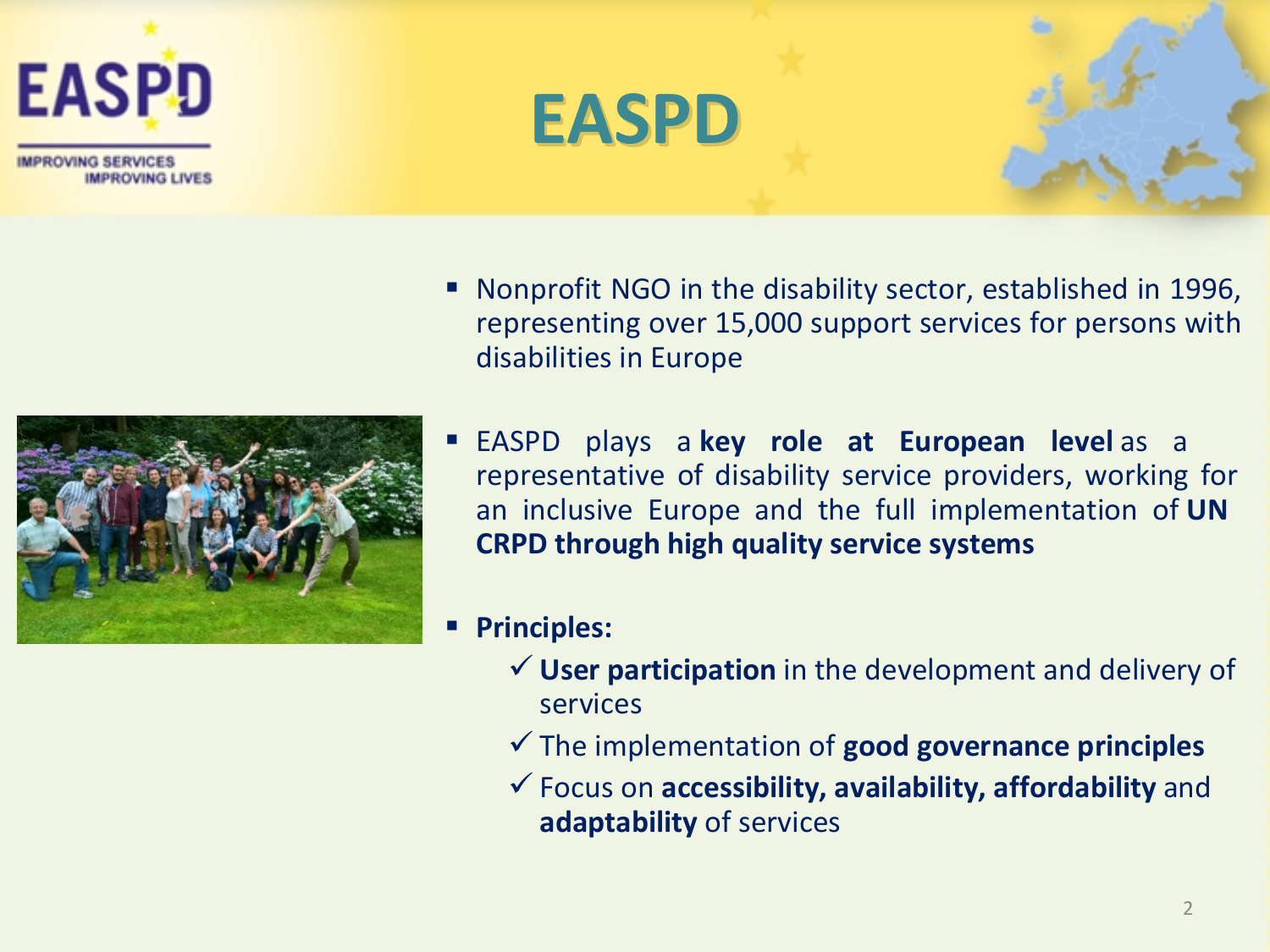

# **Scene Setting**

- ≈ 80 mil persons with disabilities (PwD) in Europe
- 1/6 EU citizens between 16 and 64 is reported to have a long-standing health problem or disability
- **1/3** of those persons do not experience any restriction in their working abilities
- **Disabled people are two to three times more likely to be** unemployed than non-disabled persons
- Unemployment of persons with disabilities is estimated at around 20-30% (EASPD & EDF)
	- Eurostat figures of 47.3% do not include persons considered as unable to work

**Unemployment and inactivity affects persons with a disability much more than the general public.**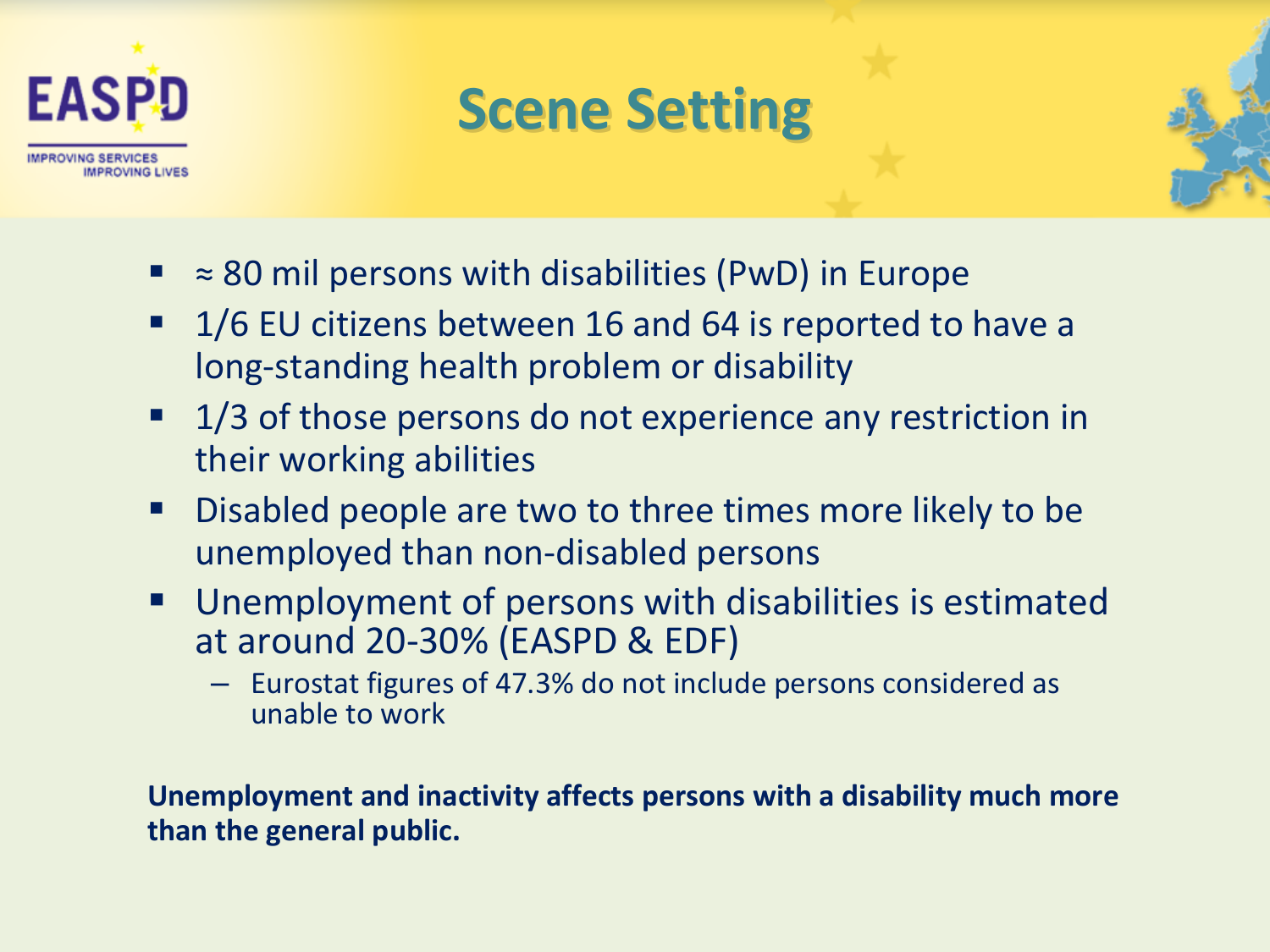

**OVING SERVICES MPROVING LIVES** 

# **Setting the scene A Changing Society**





- Shift in paradigm with regard to persons with disabilities – Implementing the UN CRPD
- Demographic change
- Economic change
- Role of public authorities
- Knowledge society and ICT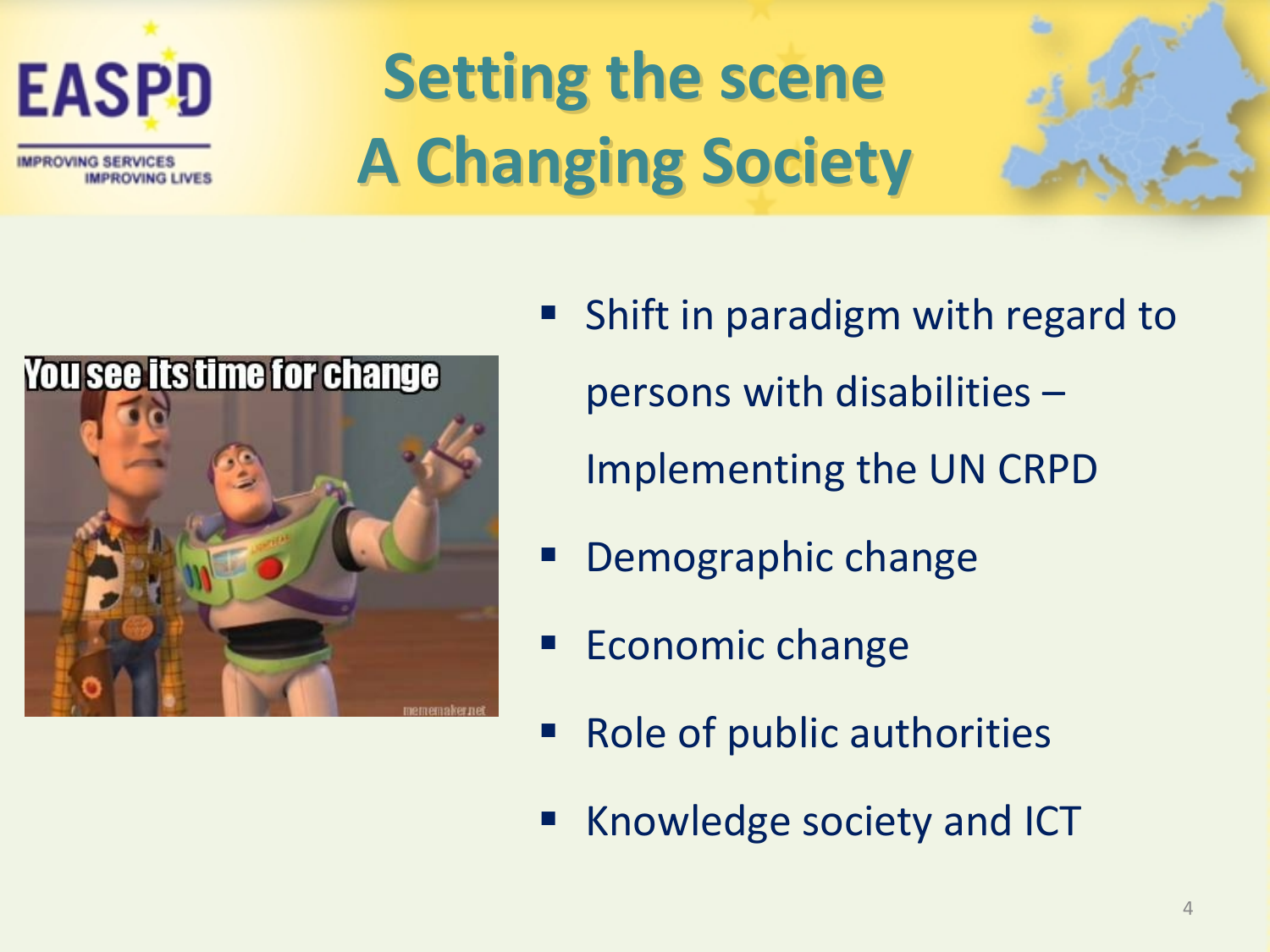

### **UN CRPD & Services**



#### **Past**

- Institutional & segregating
- **Services targeting persons with** disabilities

- Professionals receiving persons with disabilities in their « centres »
- **Public funding going straight to** service providers

#### **Future**

- Community based
- Services targeting persons with disabilities & mainstream stakeholders (businesses, schools, authorities, etc)
- Persons with disabilities receiving professionals in their homes
- Public funding going to persons with disabilities who then choose service provision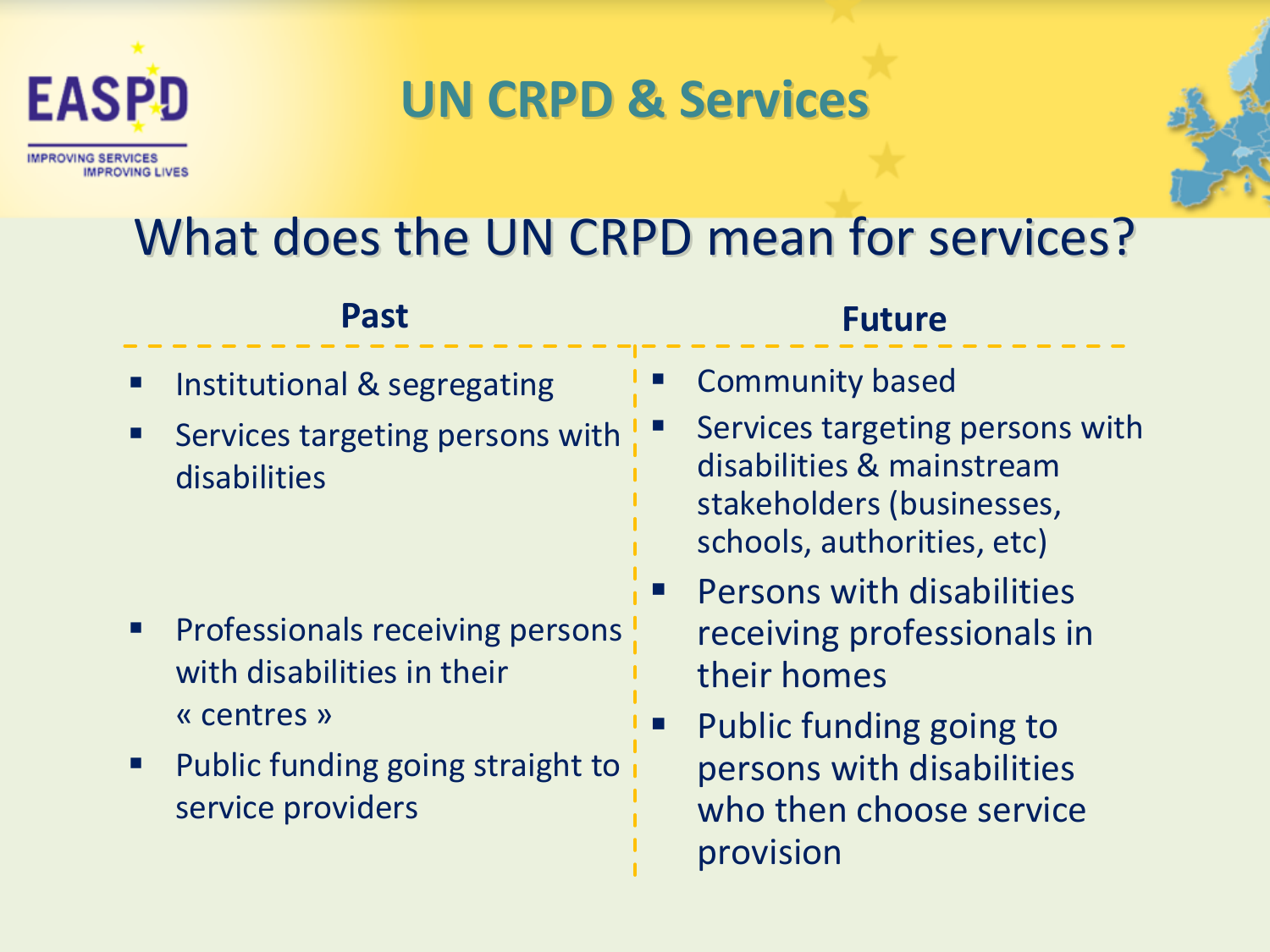

### **Other changes & services**

#### **Past**

- Stable and important role by public authorities in financing, monitoring and provision
- **Fig. 5 Front line staff predominantly** women, with men often in management positions
- $\blacksquare$  Inexistant or weak social dialogue structures
- More mono-cultural staff and clients/users

#### **Future**

- Withdrawing role by public authorities
- Better gender balance among staff and management
- Strong social dialogue structures
- More multi-cultural and diverse staff and clients/users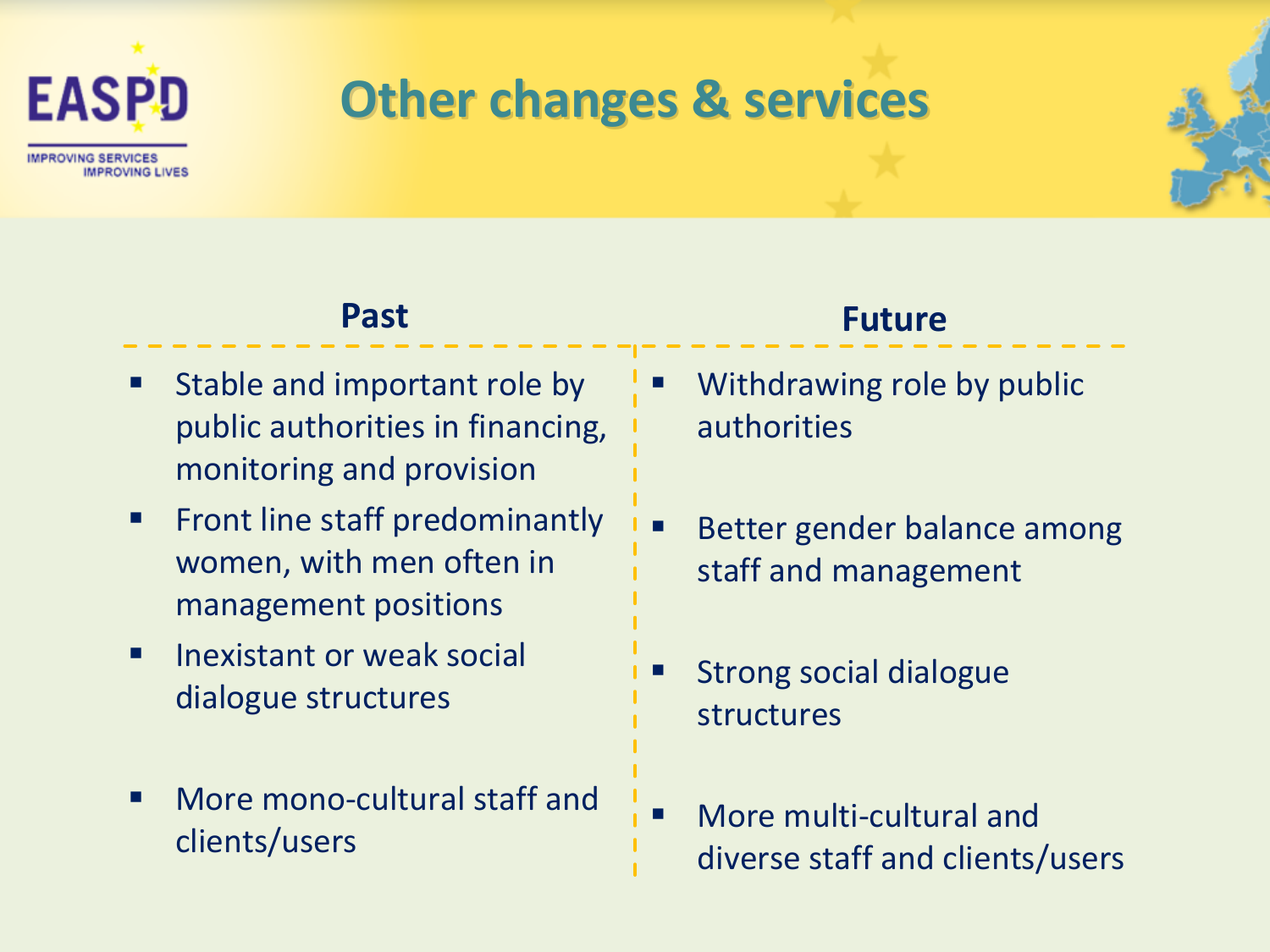

# **Why invest in Employment for All?**

- **Economic reasons**  $\triangleright$  Reintegration rate  $\triangleright$  More than 3 years unemployed = < 10% ■ Social and Human Rights reasons  $\triangleright$  Cohesion in society =  $\pm$  balanced income **Personal reasons** 
	- $\triangleright$  work = part of your ID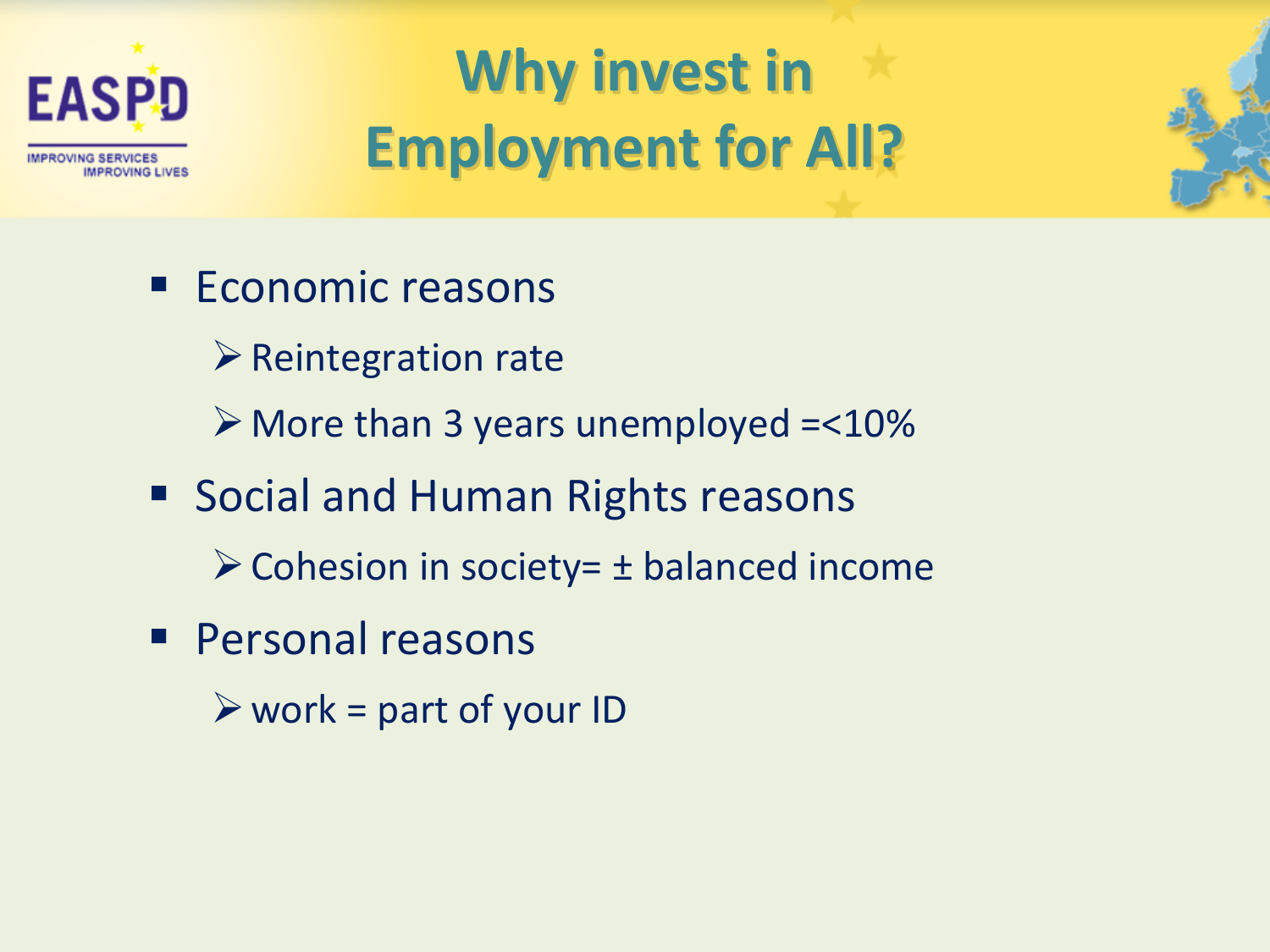

# **Employment Policies**

- Europe 2020: Smart, Sustainable, Inclusive Growth
	- $\triangleright$  Agenda for new skills and jobs
	- $\triangleright$  European platform against poverty
- European employment strategy
- Employment package
- Youth employment package- Youth employment initiative- Youth on the move
- Entrepreneurship and self-employment
- Long-term unemployment
- Employment Equality Directive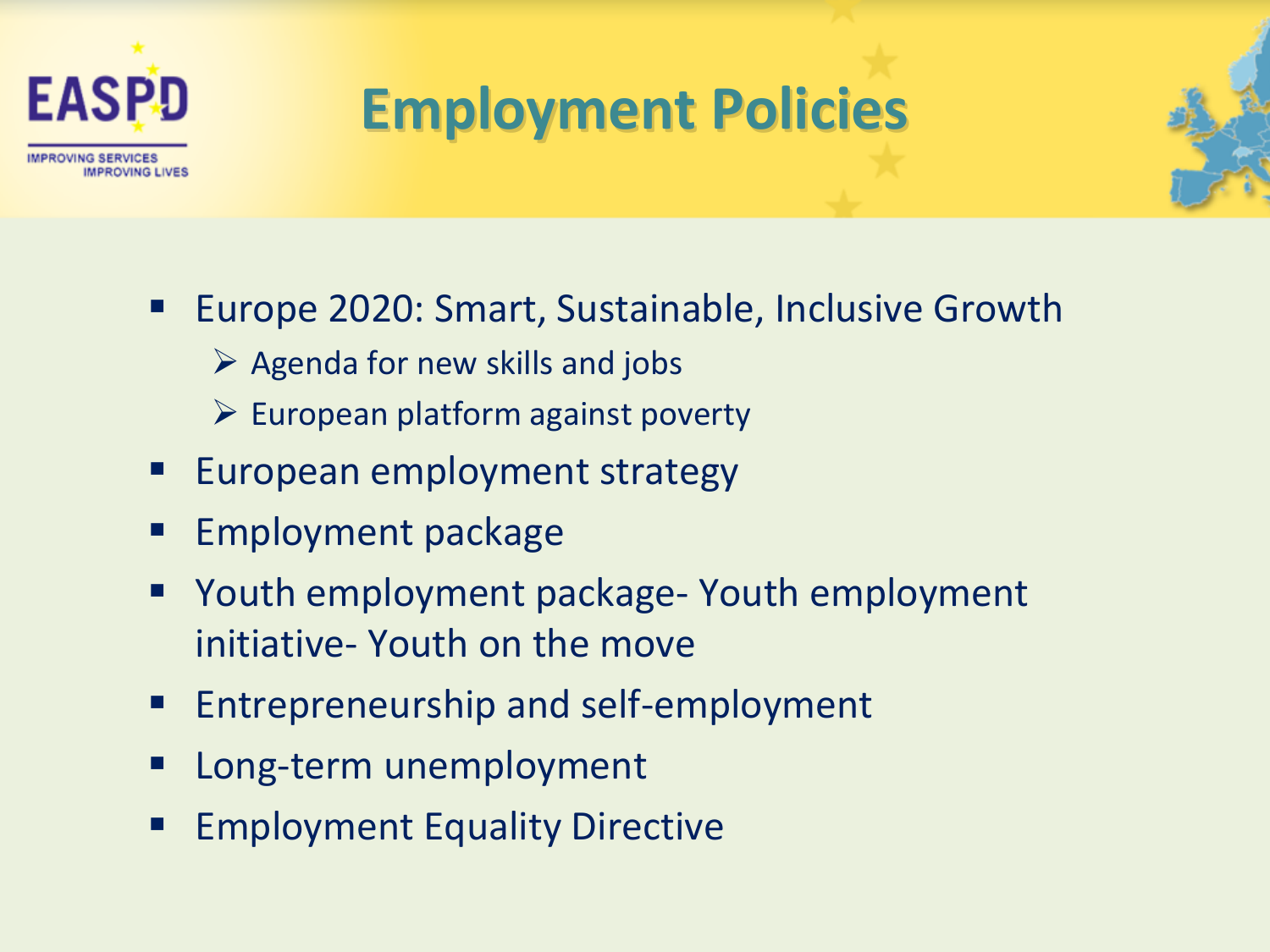

**PROVING SERVICES** 

**IMPROVING LIVES** 

**UNCRPD & Art. 27 I**



# Work & Employment

States Parties must ensure that

- That persons with disabilities have equal rights to work and to gain a living;
- **Ensuring equal access for persons with disabilities to** the open labour market is to be a priority in this regard.

| <b>Past</b>                       | <b>Future</b>                       |
|-----------------------------------|-------------------------------------|
| <b>Protected settings</b>         | Open labour market and/or inclusive |
| Not a real working contract, with | settings                            |
| ш                                 | Real contracts with real wages      |
| no wages, etc                     | Support provided to employers and   |
| Support provider is the employer  | persons with disabilities           |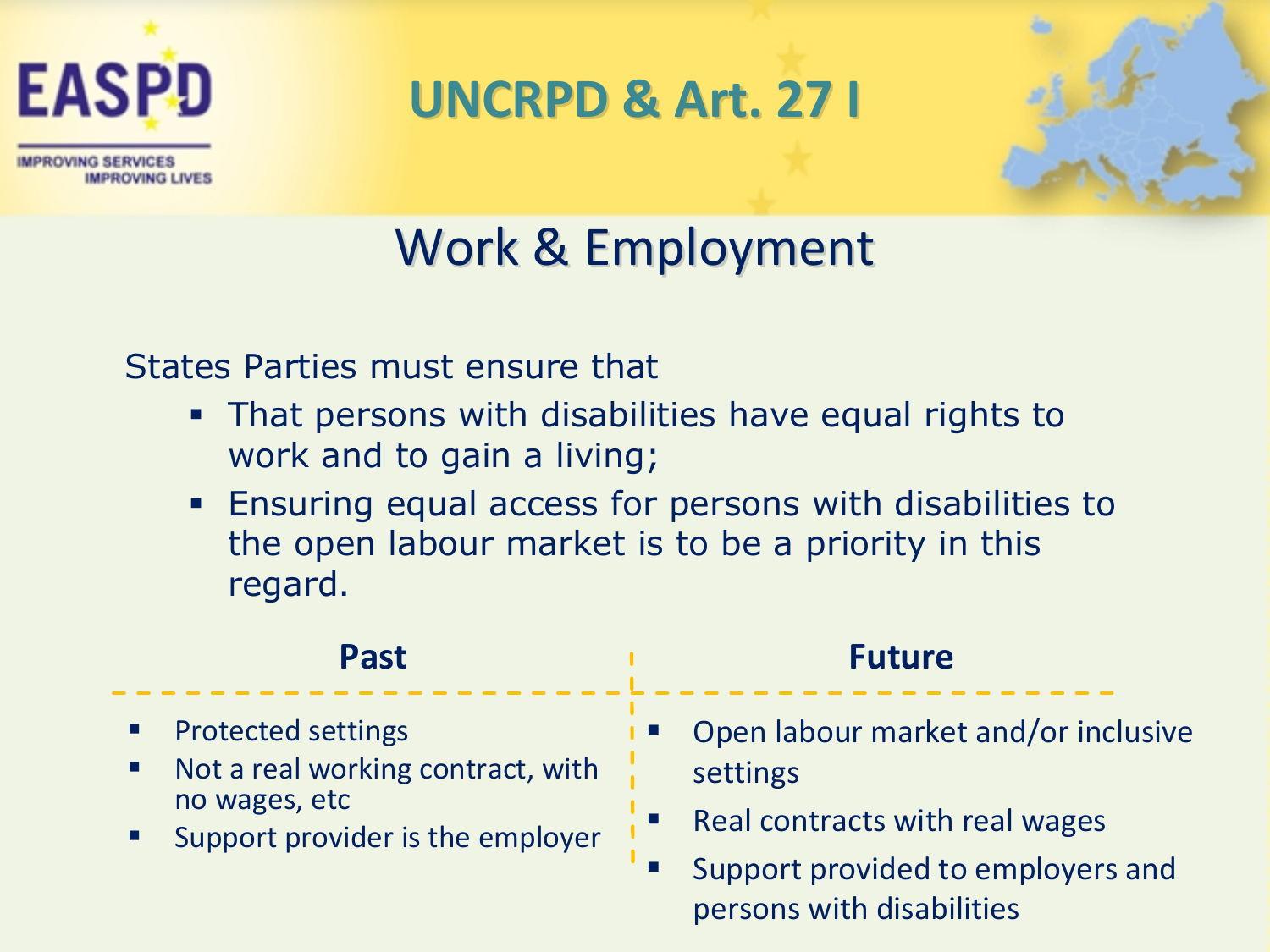

### **UNCRPD & Art. 27 II**



- **Facilitated by specific measures**
- Equal treatment of all workers
- **Positive actions**
- **Ensure reasonable accommodation**
- **Promote vocational & professional** rehabilitation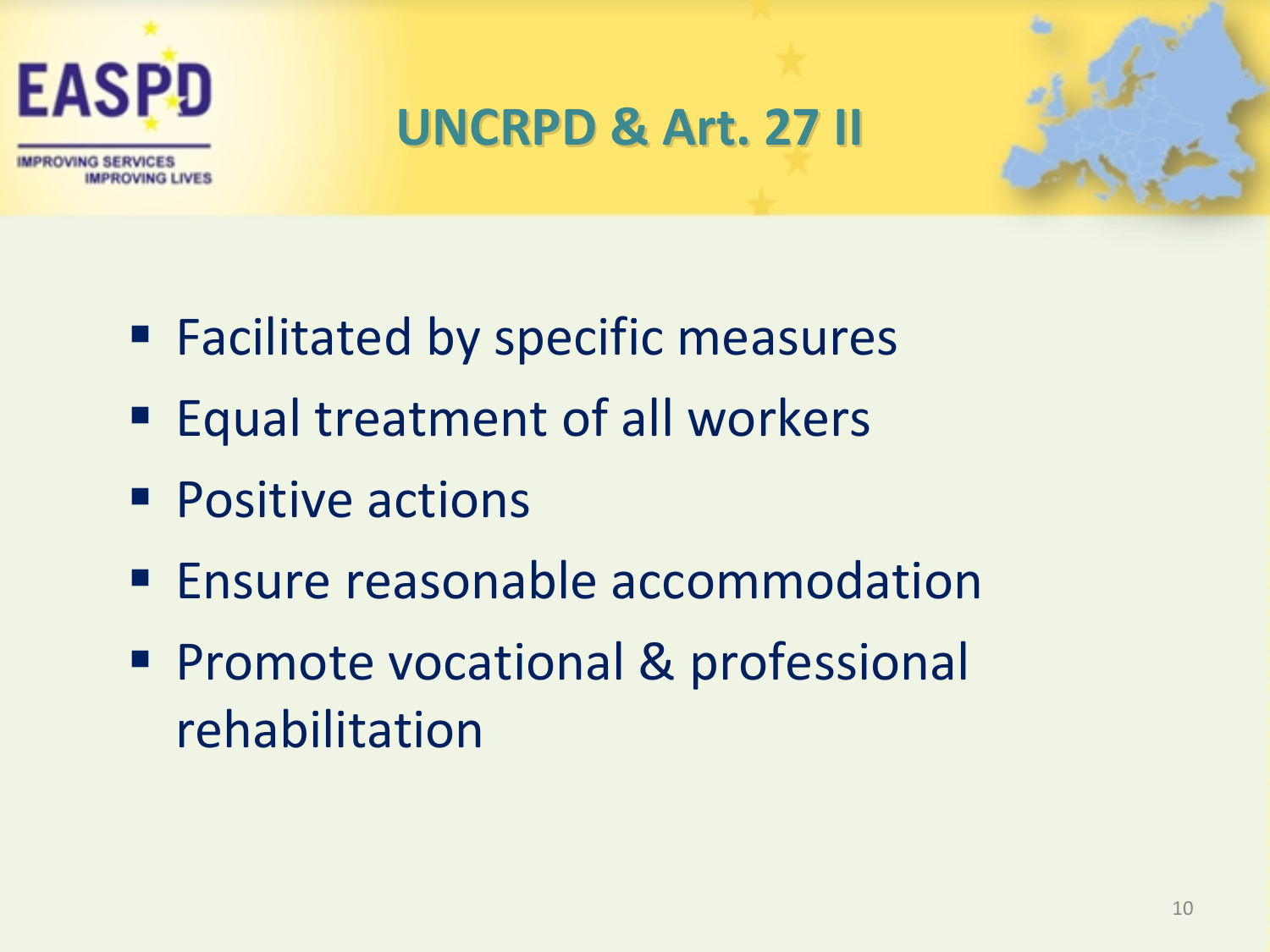# **EASPD** Main Barriers to supported employment

**WING SERVICES MPROVING LIVES** 

- Focus on disabilities instead of abilities
- Low quality education and VET: inclusive education is key!
- Accessibility : Public transport
	- $\triangleright$  Recruitment procedures/Information
	- $\triangleright$  Working methods
	- $\triangleright$  Working environment
- **Work must pay: benefit trap**
- Lack of holistic support
- Blaming language: People far away from the labour market or…labour market far away from the people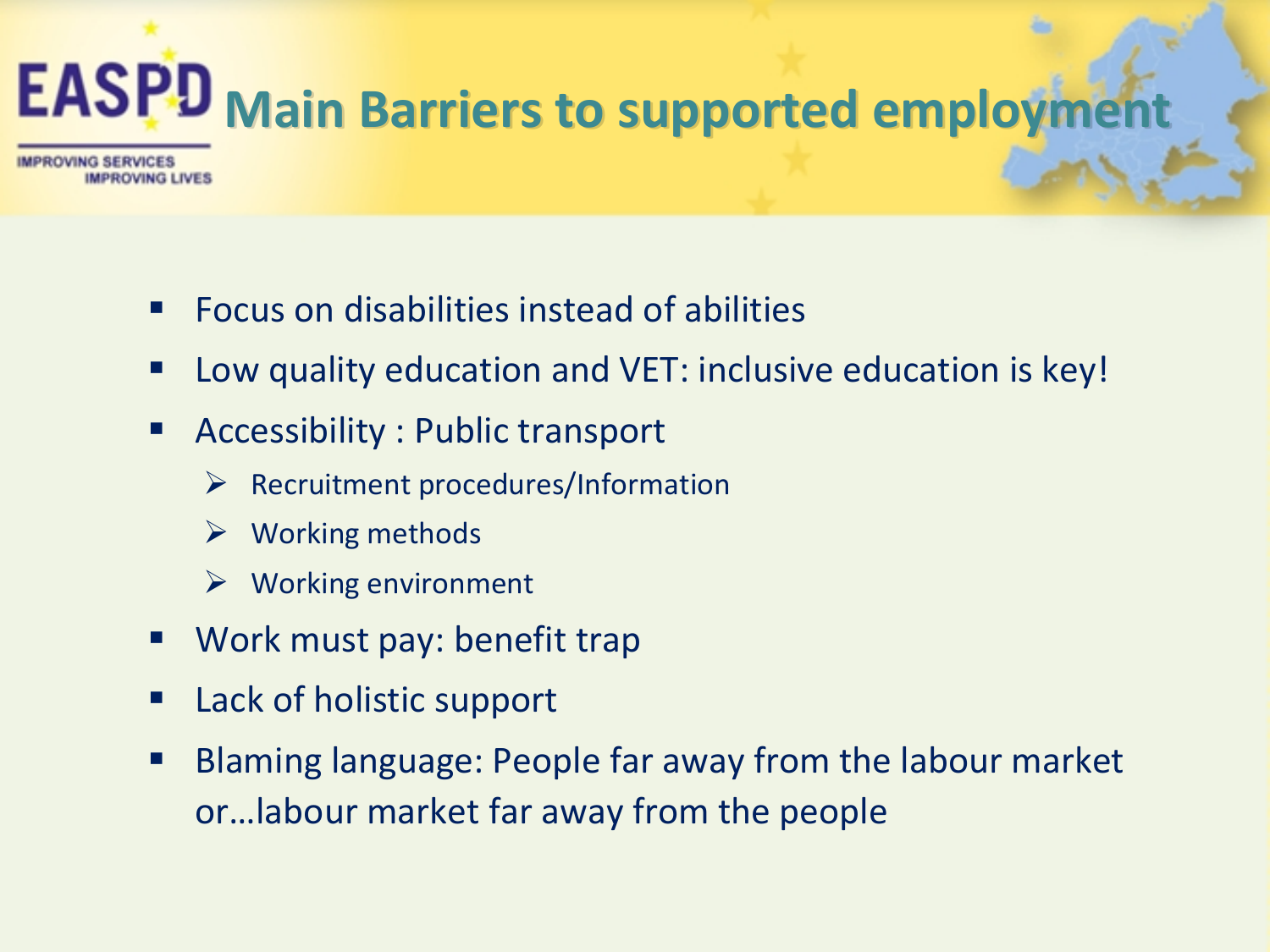

- Support available in all phases of work-life  $\triangleright$  Transition from school to employment
	- $\triangleright$  Educational programmes : inclusive, accessible and tailored
- **Accessibility and Universal Design**
- **Positive attitudes**
- **Support for employers**
- Reduce digital divide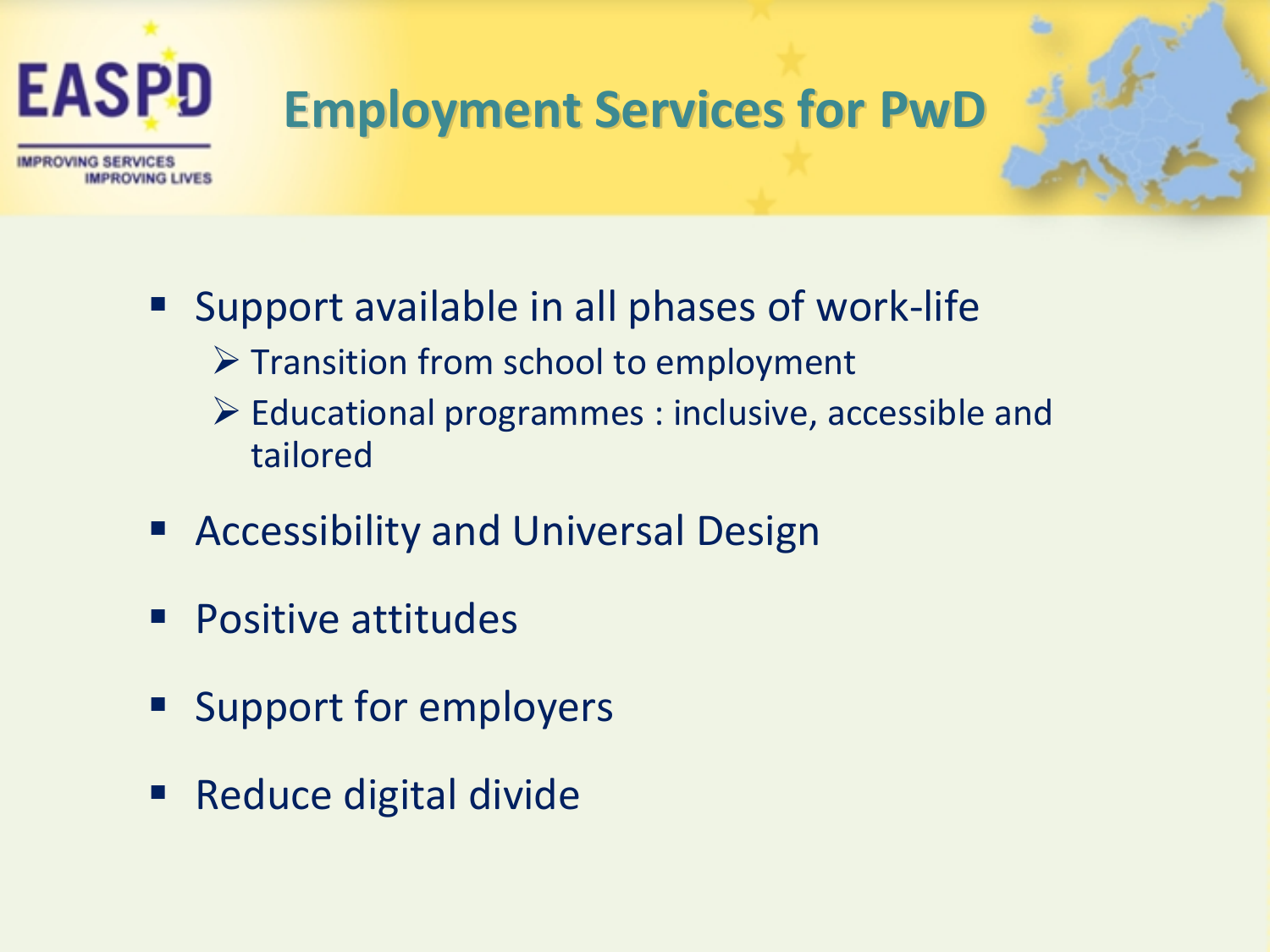

# **Employment Services for PwD**

**OVING SERVICES** 

**Support measures** may help overcome structural and functional hindrances for employment of PwD:

- **Mainstreaming**
- **Example 1** Legal frameworks
- **EXP** Cross-sectorial cooperation
- Support of social cooperatives and social economy actors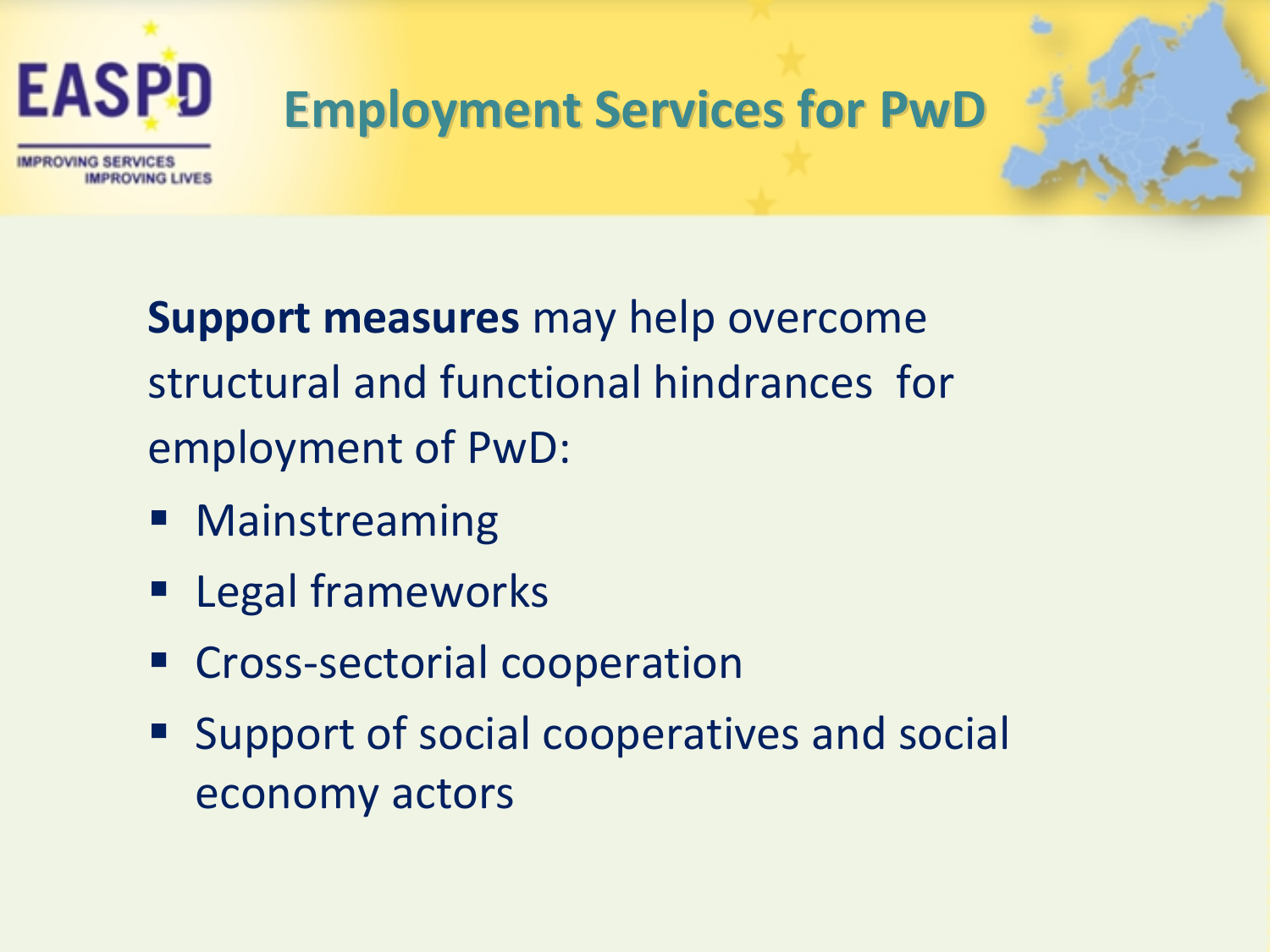### **Study on economic impact of EASPD** inclusion in the open labour market **for persons with disabilities COVING SERVICES MPROVING LIVE!**

Dr. Stephen Beyer Study: « **the economic impact of inclusion in the open labour market for persons with disabilities** »

- Disabled people, government & taxpayers are likely to benefit financially from greater investment in employment in the open labour market
- Methods such as supported employment and Individual Platement & Support are most effective in doing so; although this can vary on natonal context.
- **There is much variability in methods, model** comparisons, national contexts and relative levels of benefits to these key stakeholders across studies. The weight of evidence is still positive in favour of inclusive employment.



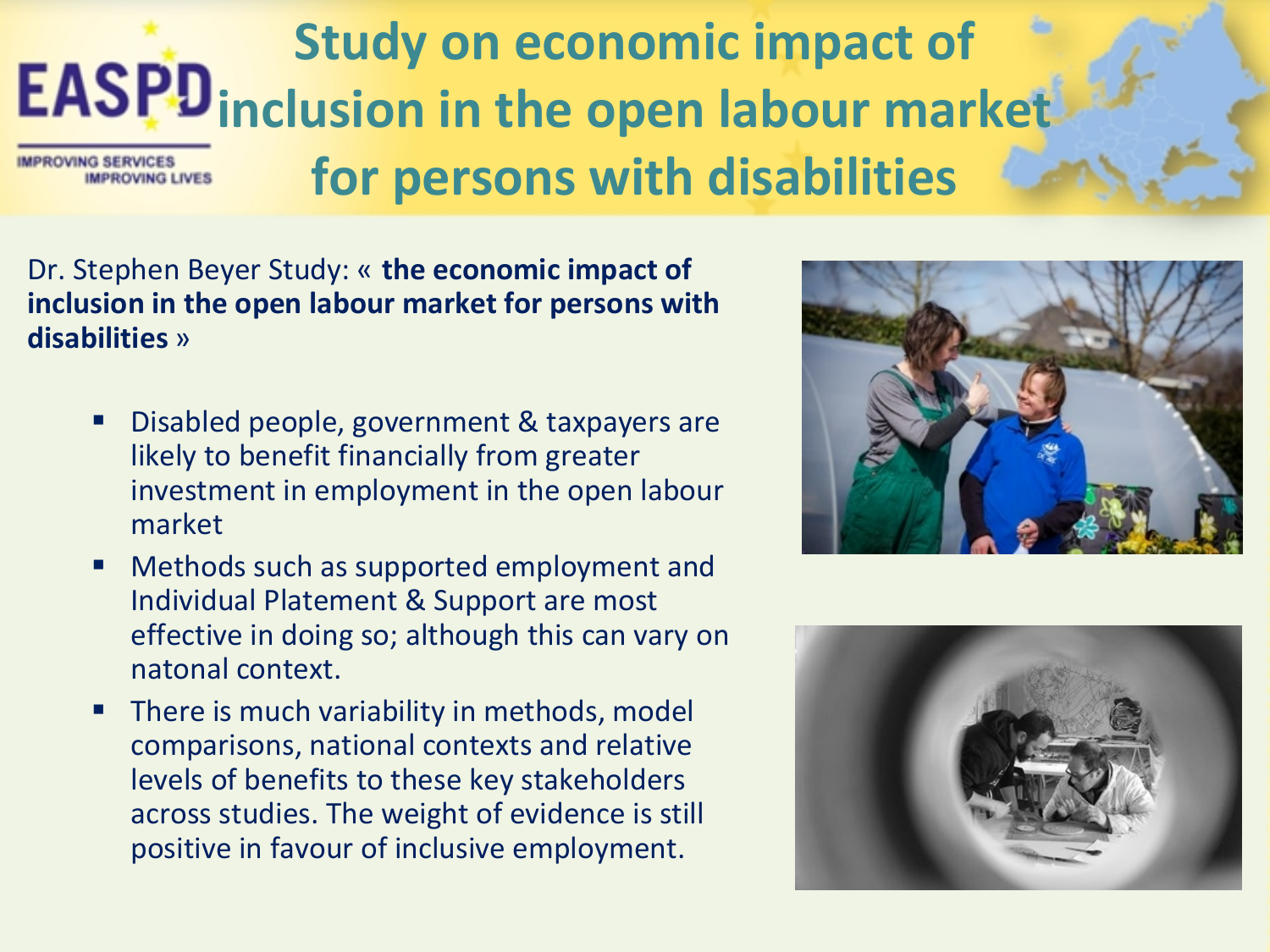

**Employment Services for PwD**

**SUCCESSFUL INTERVENTIONS:**





- **S**takeholder cooperation
	- $\triangleright$  All actors at the table
	- $\triangleright$  Coordinating role for employment agencies
	- $\triangleright$  Including knowledge and knowhow
- **T**argeted actions
	- $\triangleright$  Third generation of policies
	- $\triangleright$  Individualised support ....one at a time
	- $\triangleright$  Benefit trap .... decent pay and career path
	- $\triangleright$  Job fairs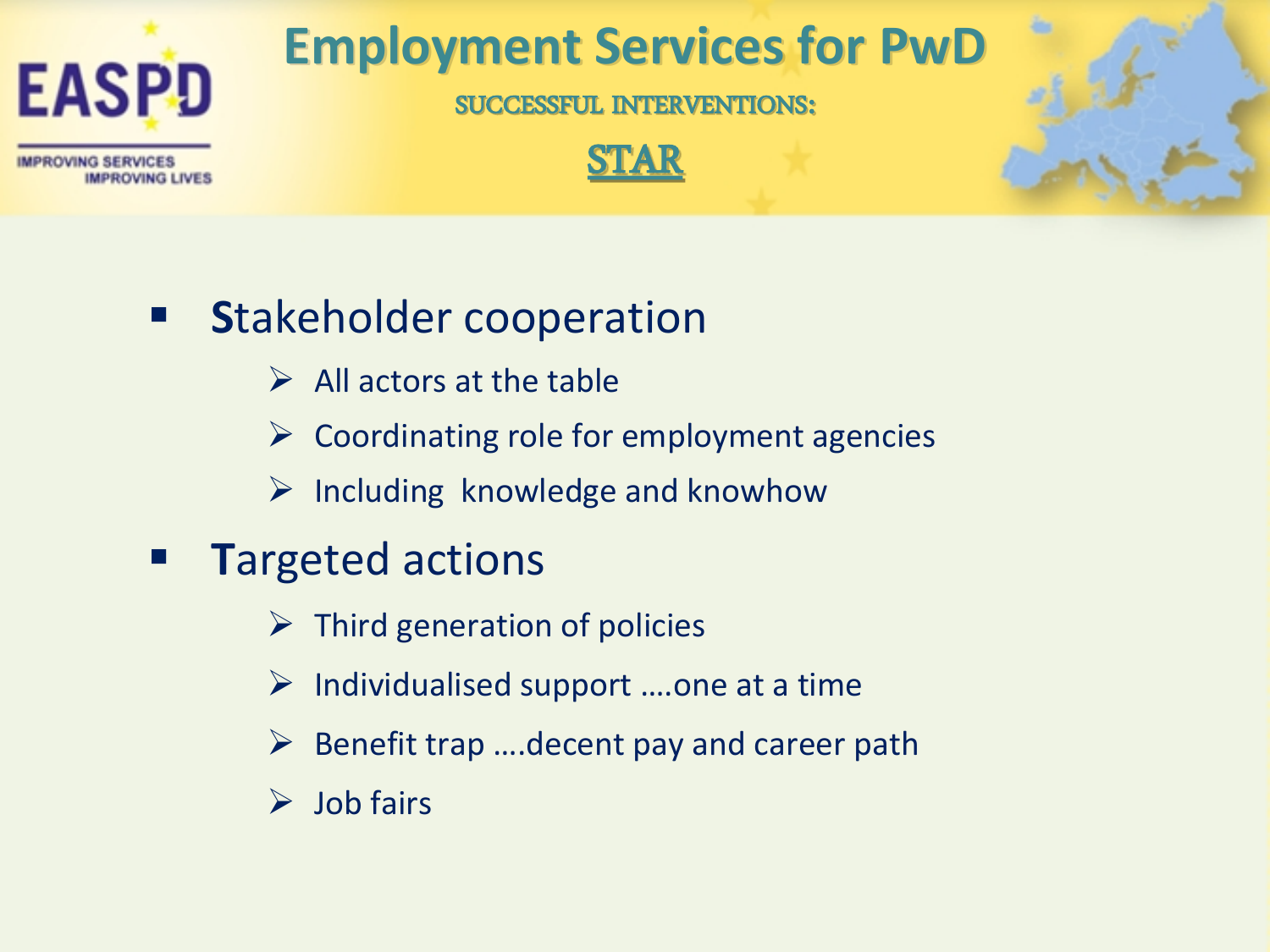

牲





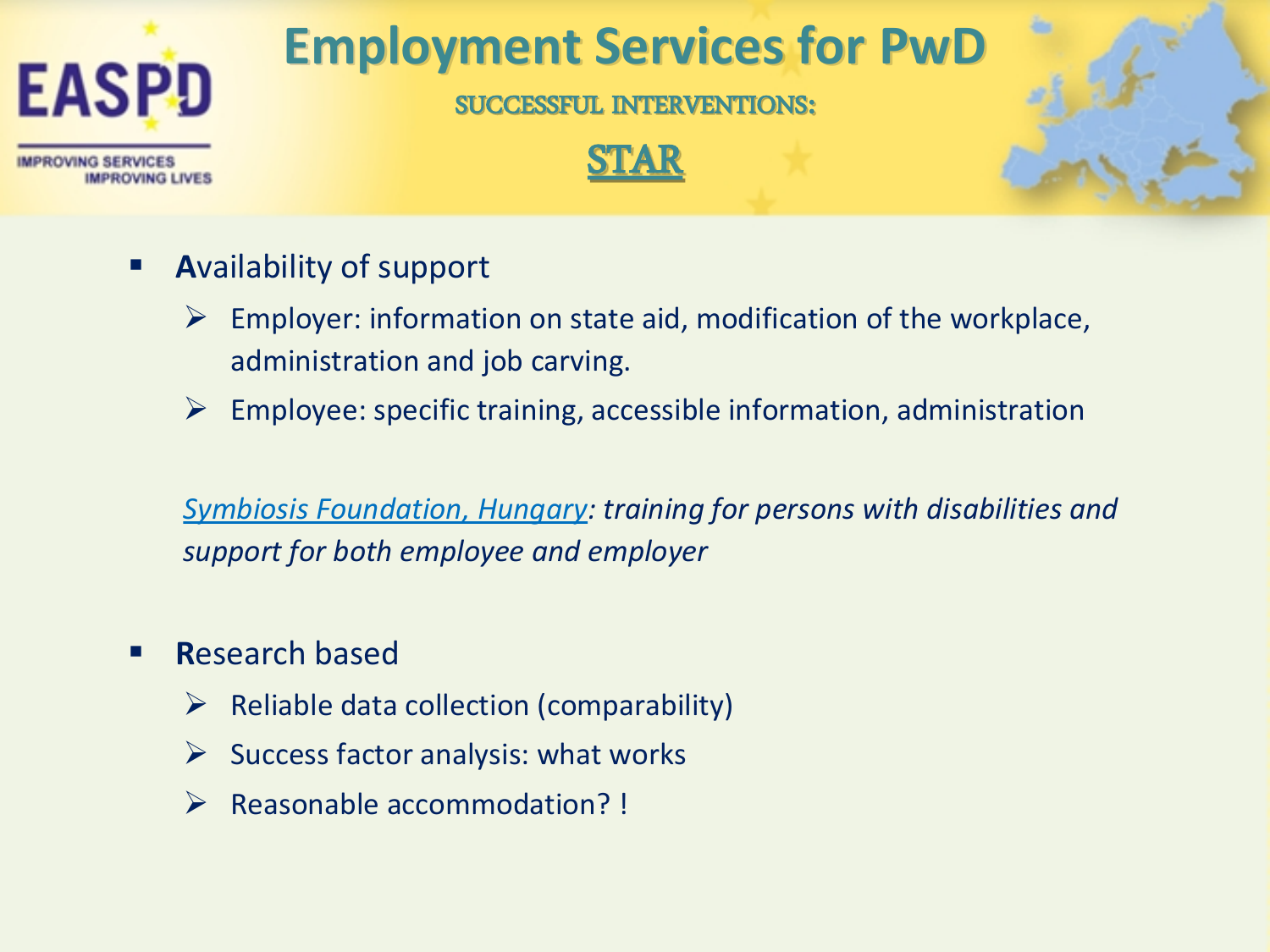

牲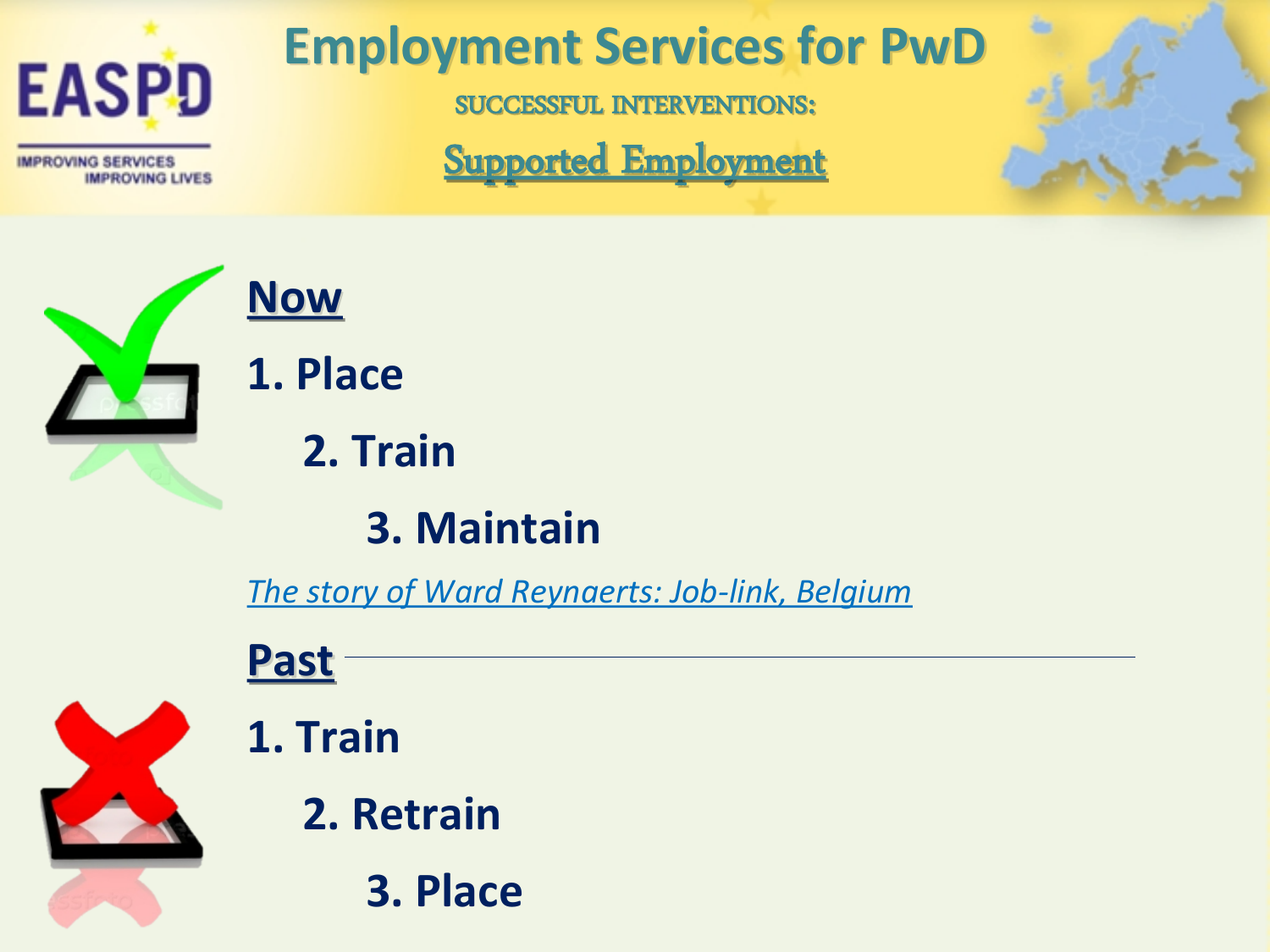

# **Models of good practice**



- Carrefour: All Labour Integration, Spain
- Discovering Hands, Germany
- City of Oslo: trainee programme for persons with disabilities
- Access: supported employment and career management, Germany
- Inclusive Vocational Training, Germany
- Druga violina: restaurant, Slovenia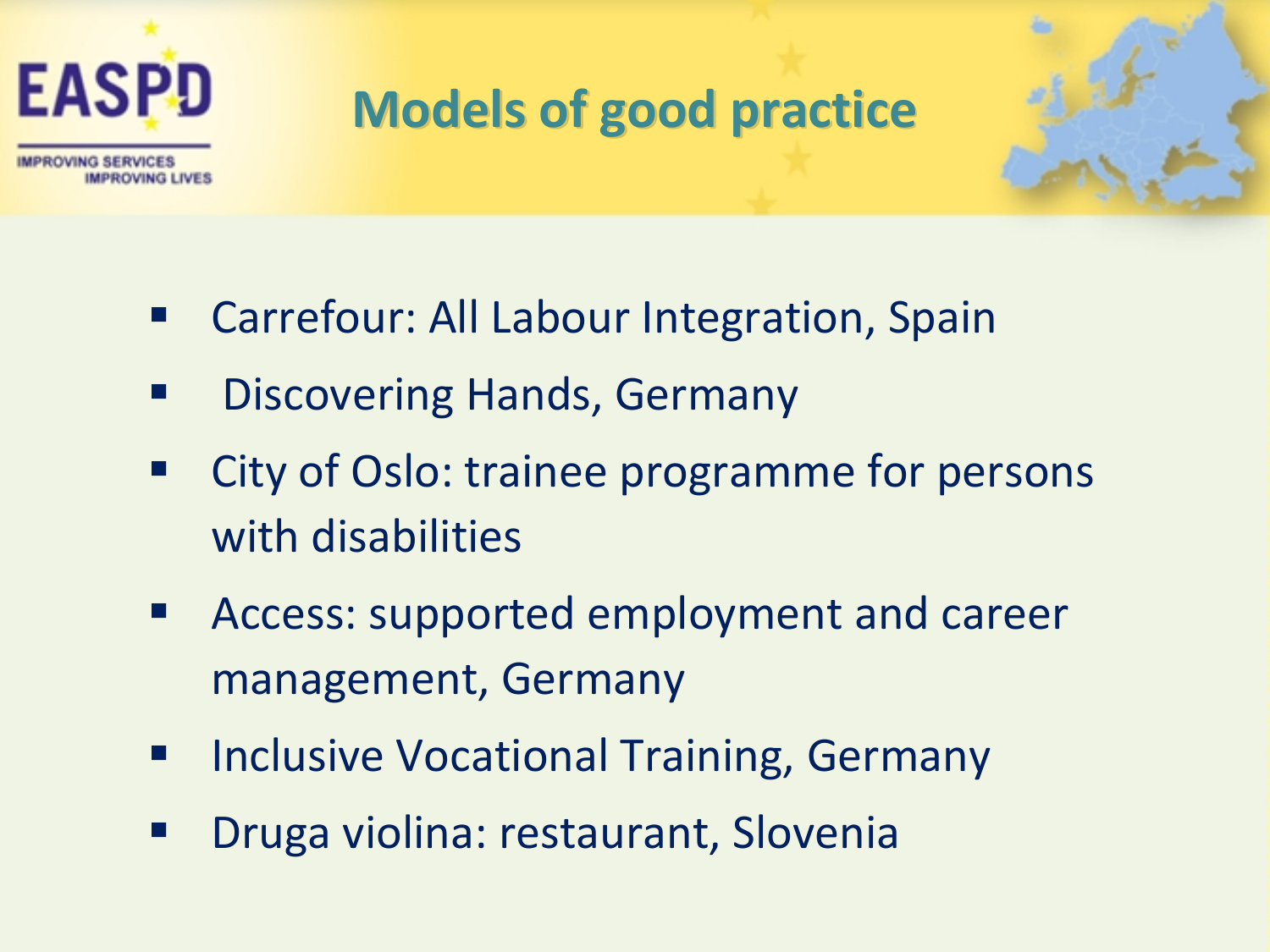

- Employment as part of one's identity
- Employment is crucial to combate poverty and aim at the full inclusion of persons with disabilities in society

### *Druga violina: restaurant, Slovenia*

*The story of Blaž Kužnik: the transition from unwanted dependence to a full, productive and independent life through employment.*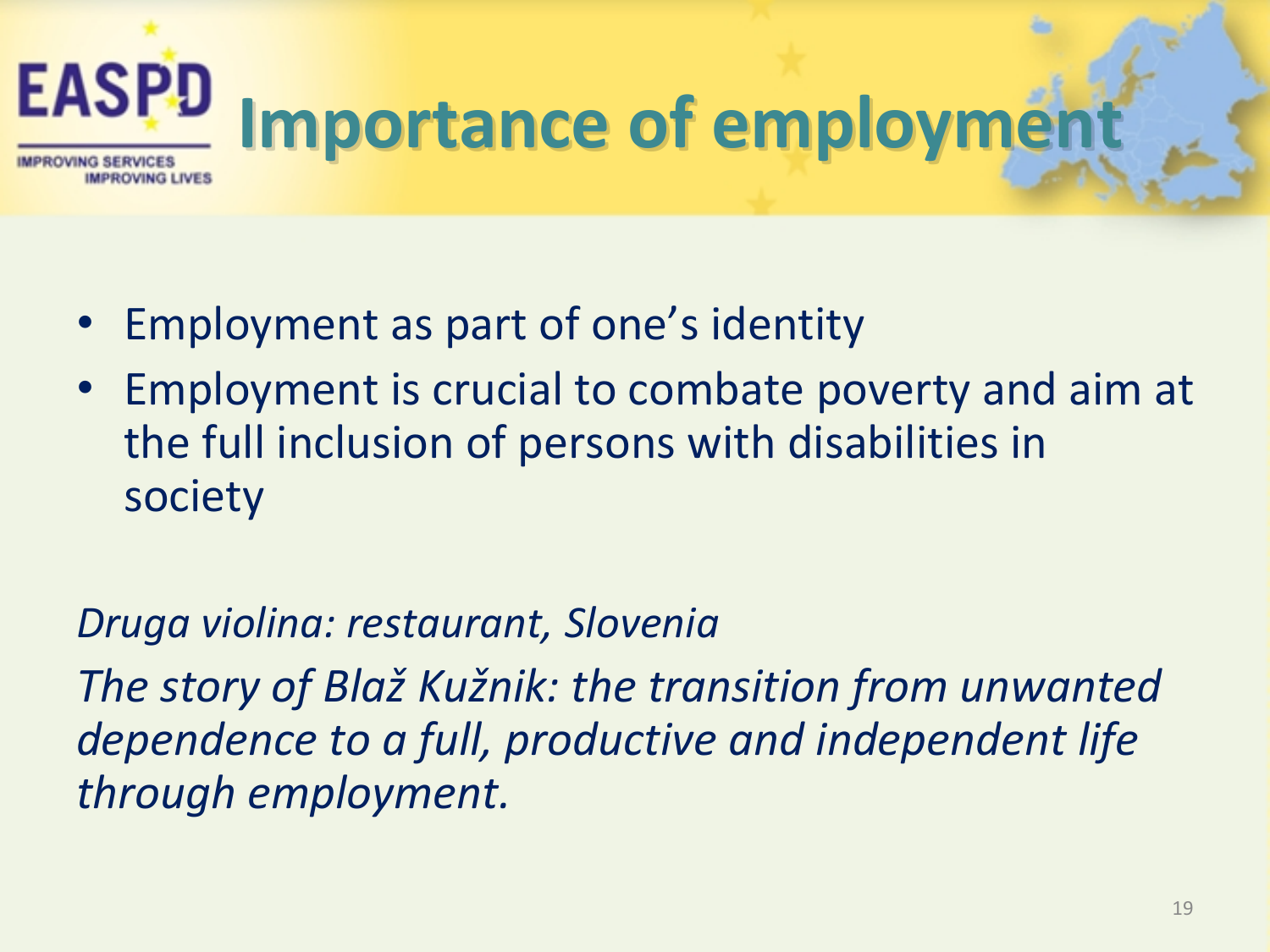

# **Conclusion**



- **Nove away from a protective approach towards an** empowerment-oriented approach
	- *Individualised support, person-centred planning, coproduced services and empowerment of individuals*
- **Ensuring that mainstream services fully include persons with** disabilities; whilst setting up appropriate support schemes and services and readapting existing ones; according to principles of the UN CRPD
- Reaching out to Stakeholders is key to building a more inclusive society